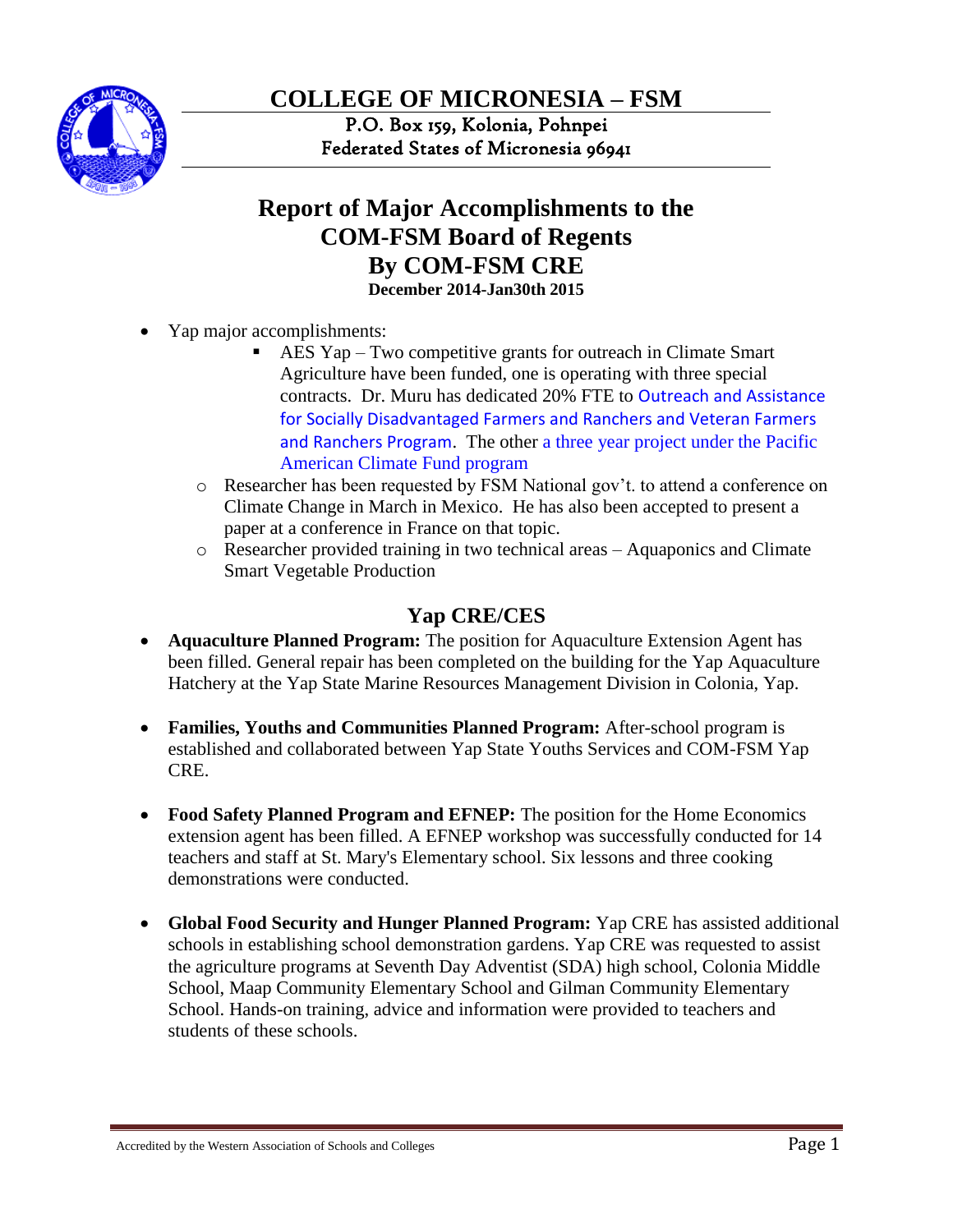#### **CES PNI Highlight Activities for BOR**

The Education of Department Pohnpei State has in the past years held Agriculture Fairs for Early Childhood Education, Elementary, and High School. 2015 Education Agriculture Fair took place at the Spanish Wall Park, which attracted more people than 2014 Fair. Some of the improvement this year include the quality of the crops exhibited, most vegetable exhibits used box an/or raised garden, more crop seedlings were exhibited and for sale, and more activities participation of school students in their exhibits and set up, more local markets owners were present to be able to buy produces from the schools. One of the things I noticed, last year fair, there were lots of parents involvement, but this year was different, students with the assistance of their teachers were the main actors of the Education Agriculture Fair 2015.

#### **COM-FSM Chuuk Campus AES/CES**

- Informed clients about securing their fruit and vegetable needs by gardening and maintaining healthy and clean environment through two presentations--- **Eating The Rainbow and Solid Waste Management.** Continued providing guidance on about health benefits of Moringa, banana and mountain apple and distributed planting materials of cholesterol spinach, okra and eggplant and got approval from two landowners for community garden sites
- Have had one publication on Giant Swamp Taro accepted for publishing
- Continue to collaborate with and guide Pohnpei researcher in establishing cassava project
- Continue testing 17 varieties of sweet potato made into chips
- Haddie Raisom new Nutrition Agent

#### **Kosrae AES/ CES**

- Kosrae AES Accomplishments:
	- o Maintains 4 Hatch projects
		- Salt tolerance in taro
		- Salt tolerance in sweet potato
		- including two multi-site projects
			- Improvement of Black Pepper through tissue culture for Pohnpei
			- Improvement of Pineapple through tissue culture for Marshall Islands
	- o Assisted with development of reporting template for LGP
	- o Two books (sweet potato cultivation guide and soft taro cultivation guide) have been published and uploaded on land-grant website for on-demand printing.
- Kosrae CES Accomplishments:
	- o Families Youth and Communities one member has made a contribution to the family income due to training from CES in apparel sewing
	- o Food Processing Two women have made significant sales of five processed products
- VP-CRE office
	- o Fy'14 annual report was submitted on time to COM-Land Grant program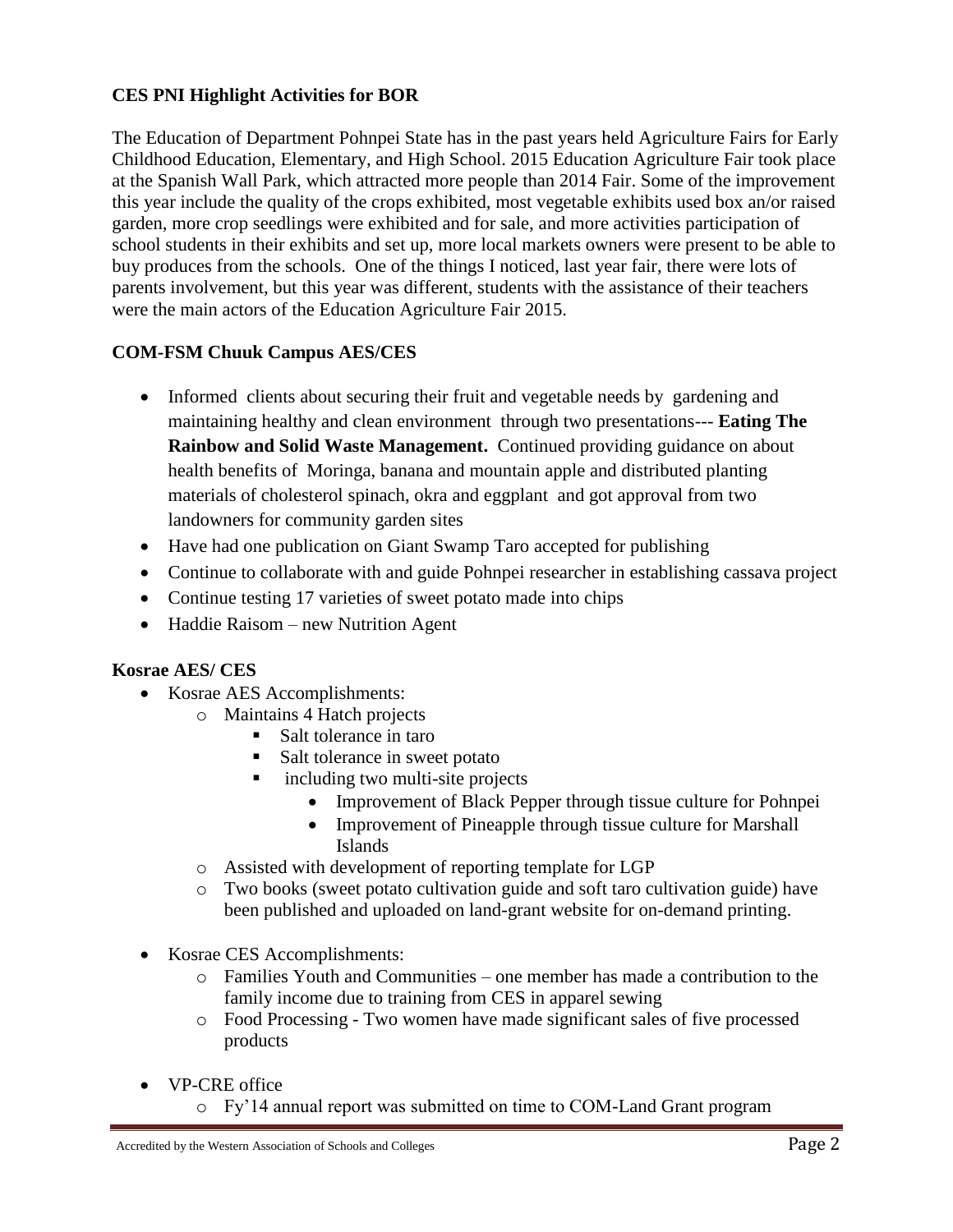- o iPOWs and FTE Certifications have been collected ready for submission to COM-LGP
- o A conference on the Regional Breadfruit Initiative has been organized and takes place in Pohnpei Feb-4-8 and in chuuk Feb.10-12. The team from Pacific Business Development Centre will address government leaders, entrepreneurs, NGOs farmers and agencies concerning opportunities in breadfruit production and added value.
- o The agroforester in the Breadfruit Initiative team will conduct farm advisory services to the coffee producers of Pohnpei on Saturday, Feb. 07
- o Fy'15 budgets have been submitted for Board approval
- Personnel situations:
	- o Pohnpei –clerk/typist position filled
	- o Kosrae one clerk/typist position to fill
	- o Chuuk –Youth Agent position to fill
		- Agriculture Agent position to fill
		- Nutrition agent in place
	- o Yap –clerk/typist position to fill
		- Agriculture agent position to fill
- Research Hatch Grants
	- $\circ$  Kosrae 4 projects on-going
	- $\circ$  Chuuk 2 projects on-going
	- $\circ$  Yap 2 projects on-going
	- o Pohnpei 1 project initiated, 1 project distributed for peer review
- RIIA and DEG grants
	- o 4 teaching interns are in place, one at each campus with Ag. programs
	- o Of the previous 4 from last year,
		- one entered UoG
		- one entered UH Hilo
		- one is completing BEd. at COM-FSM/UOG partner program
	- o At present there are:
		- 6 students from RIIA programs at UOG
		- 2 students from RIIA programs at UH Hilo
		- 1 completing BEd at COM-FSM
	- o 3 scholarships of \$1500 have been provided this semester
	- o 1 start-up grants provided
	- o Tuition for the BEd. student was also paid from RIIA funds
- $\blacksquare$  DEG activities
	- o Hosted a visit by Dr. Christy Vineyard, program administrator from Univ. of the Virgin Islands to review actions and budgets of DEG III and IV
	- o Connecting with UOG and Dr. Terry Nipp to download and provide Climate Change a seminar series to ANR student.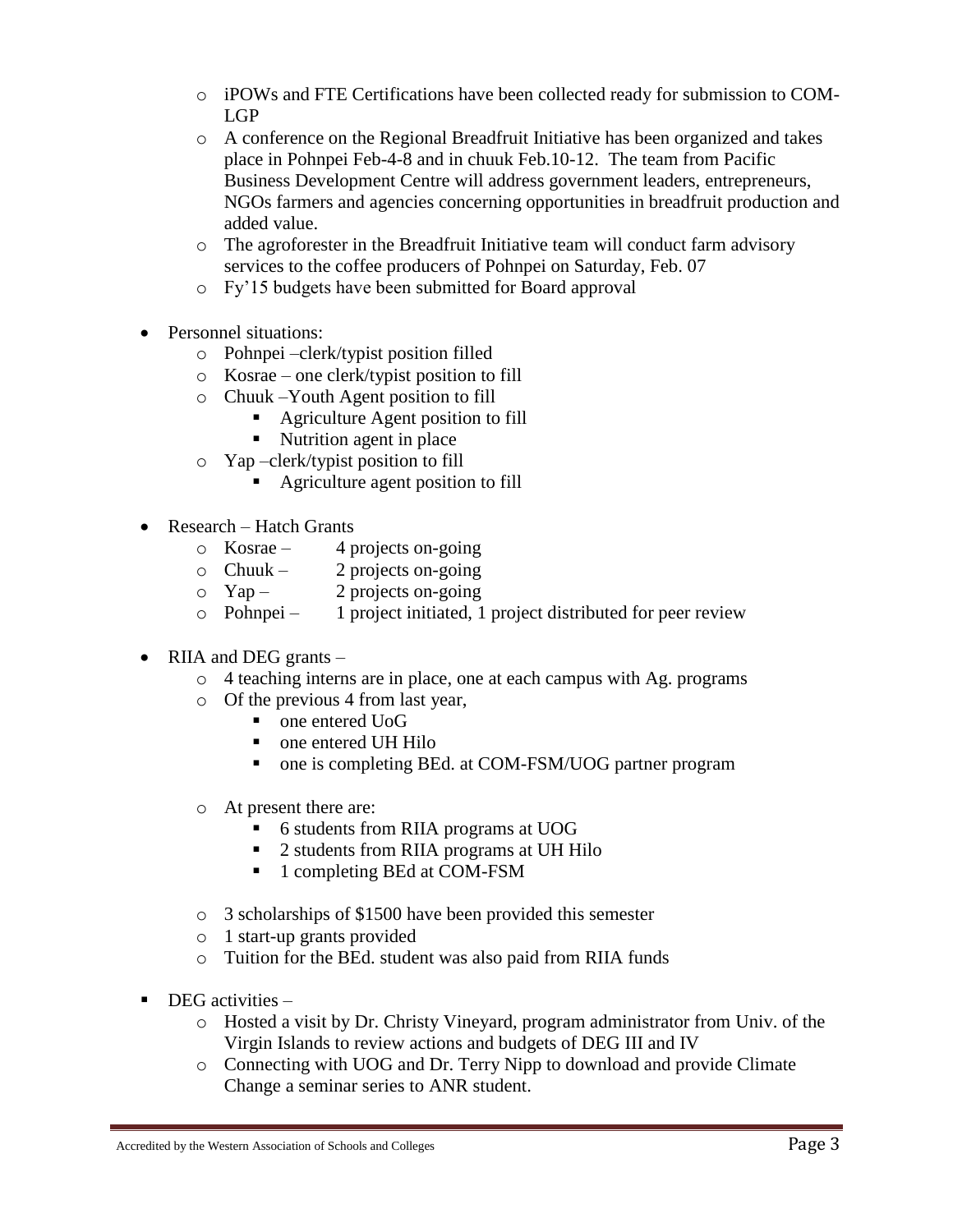Fund balances:

| <b>DEG III</b> | <b>University of the Virgin Islands</b> |           |                   |                |
|----------------|-----------------------------------------|-----------|-------------------|----------------|
|                | <b>Period Covered</b>                   | Quarter   | <b>Cumulative</b> | <b>Balance</b> |
| start          | end                                     | Exp.      | Exp.              | 85,993.00      |
| 9/1/2013       | 12/31/2013                              | 10,940.94 | 10,940.94         | 75,052.06      |
| 1/1/2014       | 3/31/2014                               | 4,213.30  | 15,154.24         | 70,838.76      |
| 4/1/2014       | 6/30/2014                               | 13,251.84 | 28,406.08         | 57,586.92      |
| 7/1/2014       | 9/30/2014                               | 21,474.52 | 49,880.60         | 36,112.40      |
| 10/1/2014      | 12/31/2014                              | 2,324.08  | 52,204.68         | 33,788.32      |
| 1/1/2015       | 3/31/2015                               |           | 52,204.68         | 33,788.32      |
| 4/1/2015       | 7/31/2015                               |           | 52,204.68         | 33,788.32      |

**Plan to provide \$18530.67 for licensing, \$6000 for special contract salary \$3257.65 travel to attend PI conference, \$5000 scholarships and \$7000 for IT upgrades at state campuses**

|                 | <b>Budget</b> |                   |                 |                     |
|-----------------|---------------|-------------------|-----------------|---------------------|
| <b>DEGIV</b>    | amt.          | <b>Encumbered</b> | <b>Expended</b> | <b>Balance</b>      |
| <b>Salary</b>   |               |                   |                 |                     |
| <b>Budget</b>   | \$35,059      | \$25059           | ######          | $\boldsymbol{0}$    |
| <b>Staff</b>    |               |                   |                 |                     |
| <b>Travel</b>   | \$2589        |                   |                 | \$2589              |
| <b>Supplies</b> | \$19158       |                   | \$18530.67      | \$627.33            |
|                 |               |                   |                 | <b>Incorporated</b> |
|                 |               |                   |                 | to COM-             |
| <b>Indirect</b> |               |                   |                 | FSM fy'14           |
| <b>Costs</b>    | \$14202       |                   |                 | budget              |
|                 | \$71008       | \$25059           | \$18530.67      | \$3216.33           |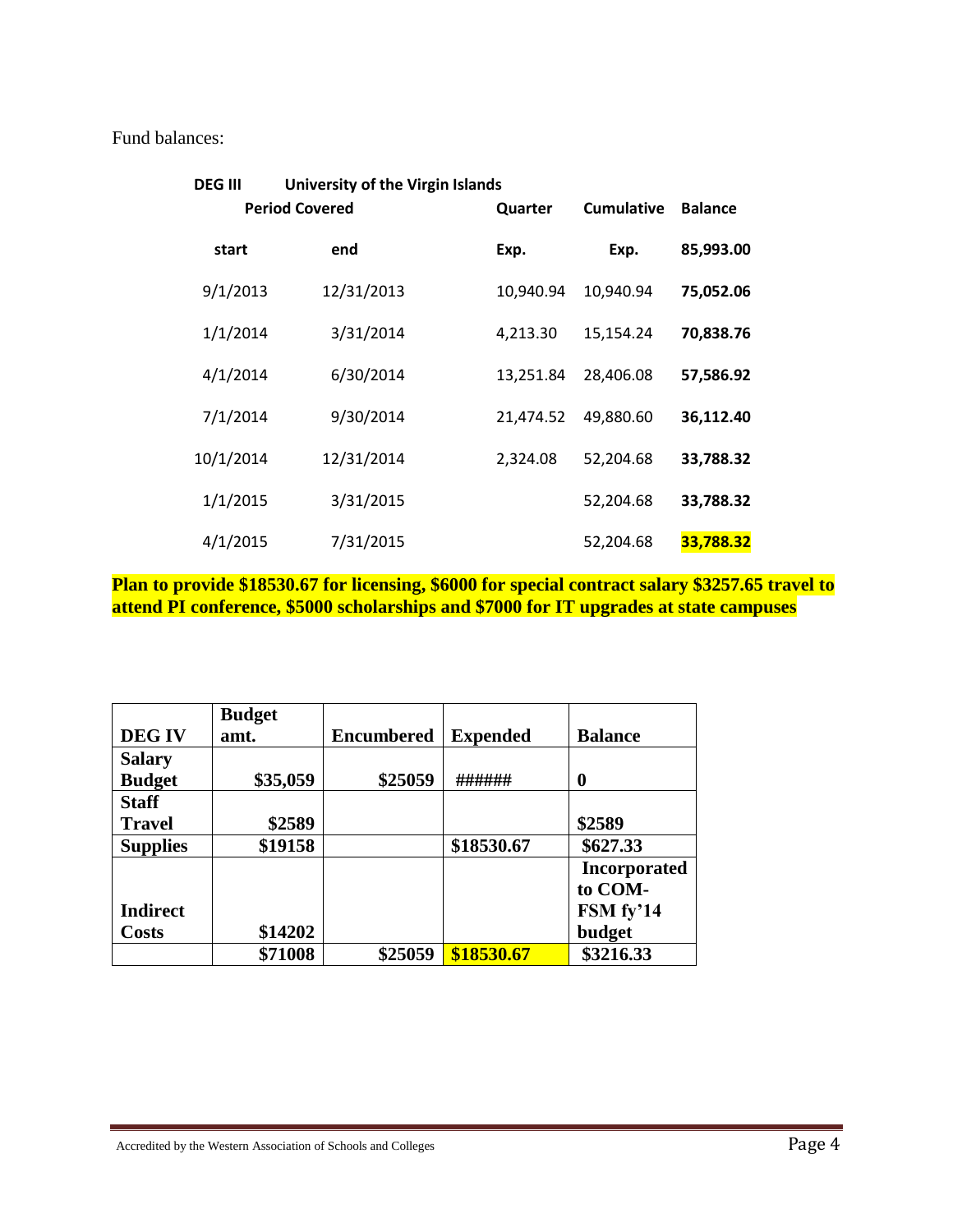| <b>Account</b>        | <b>Account</b> |                |                      |                 |
|-----------------------|----------------|----------------|----------------------|-----------------|
| Name:                 | Code:          | <b>Budget:</b> | <b>Expenditure</b>   | <b>Balance:</b> |
|                       |                | \$             | \$                   | \$              |
| Salary                | 8001           | 15,527.00      | 15,527.00            |                 |
|                       |                |                |                      | \$              |
| <b>Staff Travel</b>   | 8101           | 7,407.00       | 7,407.00             |                 |
|                       |                |                |                      | \$              |
| <b>Student Travel</b> | 8105           | 19,000.00      | 15,607.34            | 3,392.66        |
|                       |                | Ś              | Ś                    | \$              |
| <b>Supplies</b>       | 8201           | 3,087.00       | 3,087.00             |                 |
|                       |                | \$             | \$                   | \$              |
| Scholarship           | 8799           | 16,363.00      | 16,300.00            | 63.00           |
|                       |                | \$             | \$                   | \$              |
| Internship            | 8799           | 18,500.00      | 18,500.00            |                 |
|                       |                | \$             | \$                   | \$              |
| Indirect              | 8855           | 9,985.00       | 5,599.36             | 4,385.64        |
|                       |                |                |                      | \$              |
|                       |                |                | <b>Total Balance</b> | 7,841.30        |

### **RIIA VIII Fund balance:**

## **RIIA IX Fund balance**

| <b>Account</b>        | <b>Account</b> |                |                      |                  |
|-----------------------|----------------|----------------|----------------------|------------------|
| Name:                 | Code:          | <b>Budget:</b> | <b>Expenditure</b>   | <b>Balance:</b>  |
|                       |                | \$             | \$                   |                  |
| Salary                | 8001           | 10,597.00      | 10,597.00            | \$               |
|                       |                | \$             |                      |                  |
| <b>Staff Travel</b>   | 8101           | 7,291.00       |                      | \$<br>7,291.00   |
|                       |                | S              | \$                   |                  |
| <b>Student Travel</b> | 8105           | 6,112.00       |                      | \$<br>6,112.00   |
|                       |                | Ś              | \$                   |                  |
| <b>Supplies</b>       | 8201           | 16,700.00      | 2,210.26             | \$<br>14,489.74  |
|                       |                | \$             | \$                   |                  |
| Scholarship           | 8799           | 20,500.00      | 20,500.00            | \$               |
|                       |                | Ś              | \$                   |                  |
| Internship            | 8799           | 16,500.00      | 14,000.00            | \$<br>2,500.00   |
|                       |                | S              | \$                   |                  |
| Indirect              | 8855           | 19,425.00      |                      | 19,425.00<br>\$. |
|                       |                |                | <b>Total Balance</b> | \$49,817.74      |
|                       |                |                |                      |                  |